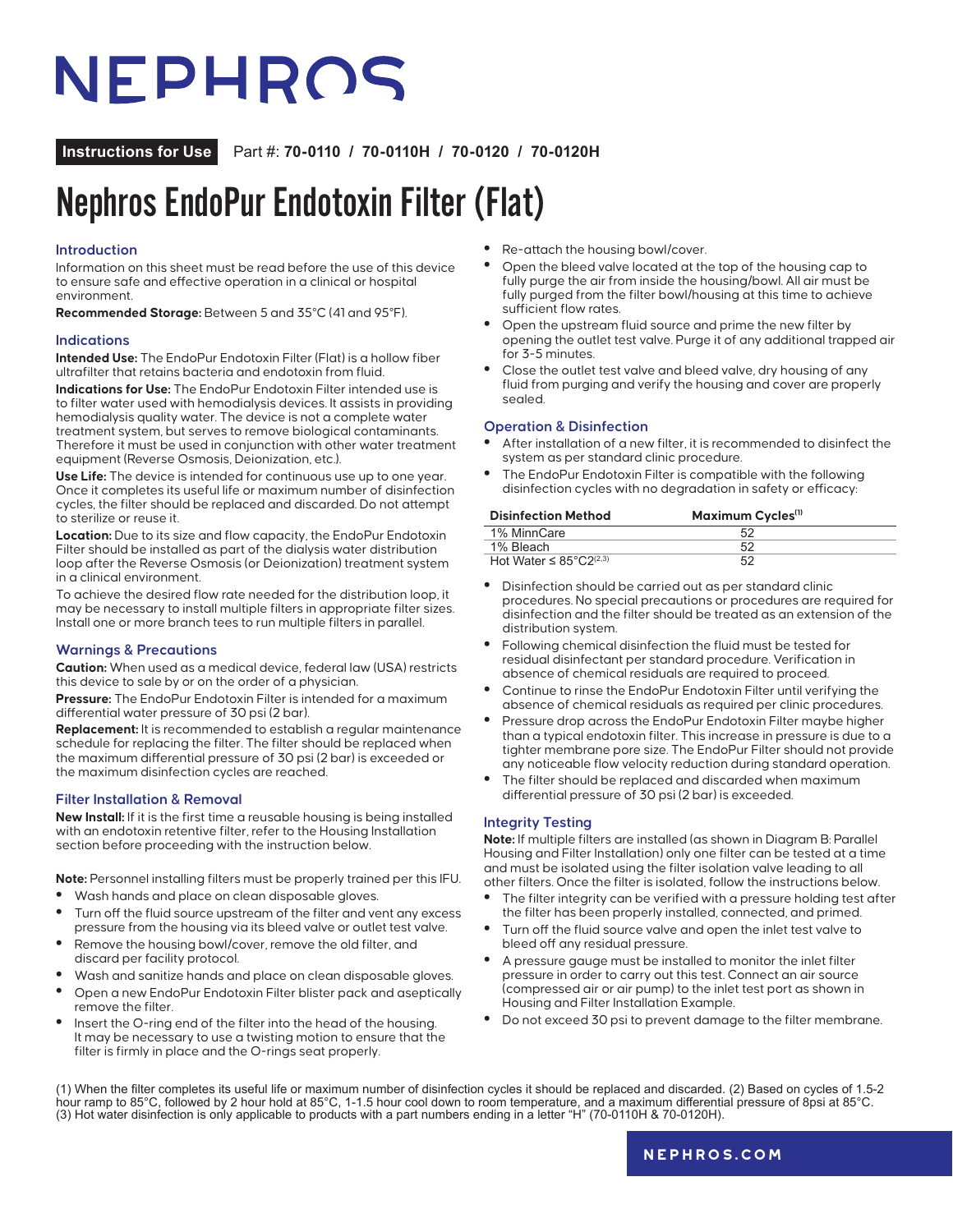# NEPHROS

## Nephros EndoPur Endotoxin Filter (Flat), (continued)

- **•** Open outlet test valve, ensure that the inlet test valve is open, and pressurize the filter inlet; ensure the outlet test port is venting. Raise the air pressure to 15 psi at the filter inlet and allow water to exit from the outlet test port.
- **•** When water stops flowing from the outlet test port, close the outlet test valve and check for external leaks via pressure gauge.
- **•** Open the outlet test valve and re-pressurize as necessary to reach 15 psi at the filter inlet.
- **•** With the outlet test valve open, close the inlet test valve and allow the pressure to stabilize for 10 seconds.
- **•** Monitor the pressure gauge and determine the pressure drop for a period of 1 minute.
- **•** If the pressure drops by more than 1 psi over a minute, check for leaks and repeat the test to confirm. If the filter fails, it must be replaced.
- **•** Close the outlet test valve and remove air source. Open fluid source valve, purge air out of the housing/bowl using the bleed valve, and re-prime filter to return to operation.

### **Housing Installation**

If no endotoxin retentive cartridge filter housings are currently installed, the initial install of the EndoPur Endotoxin Filter requires tapping into an existing section of the line between the fluid source and the distribution loop.

### **Clean Water Flow Rate 10" Segment(4)**



### **Specifications**

| <b>Max Differential Pressure</b> | 30 psi (2 bar)            |
|----------------------------------|---------------------------|
| Filter Membrane <sup>(5)</sup>   | Medisulfone <sup>®</sup>  |
| <b>Material</b>                  | Polysulfone               |
| <b>MW</b> cut-off                | 15 kDa                    |
| <b>Bacterial Retention</b>       | $> 10^{11}$ (B. diminuta) |
| <b>Virus Retention</b>           | $> 108$ (PhiX-174)        |
| <b>Endotoxin Retention</b>       | $> 105$ EU/ml             |
| <b>Expected Life</b>             | Up to 1 year              |

**Note:** EndoPur Endotoxin Filter is only to be installed in reusable cartridge filter housings that comply with AAMI/ANSI/ISO 26722 for material compatibility (or made from 316 Stainless Steel or made from pure polypropylene with no fillers, colorants, plasticizers or lubricants) and accepts 10", 20", or 30" 222 O-ring head cartridge filters.

A spacer may be required for longer housings to properly seat both O-rings and minimize the dead space areas. Contact Nephros for acceptable spacers.

Examples of standard installations with a single and multiple EndoPur Endotoxin Filters with cartridge housings are shown in Diagrams (A) and (B) below. Bleed valves are not shown.

For higher flow rates to be achieved, multiple housings may need to be installed in parallel as shown in Diagram B.

#### **(A) Single Housing and Filter Installation**



### **(B) Parallel Housing and Filter Installation**



(4) Maximum Flow Rate per 10" Segment = 2.5 GPM. (5) Medisulfone® is a registered trademark of Medica S.p.A.

### **[nephros.com](https://www.nephros.com/)**